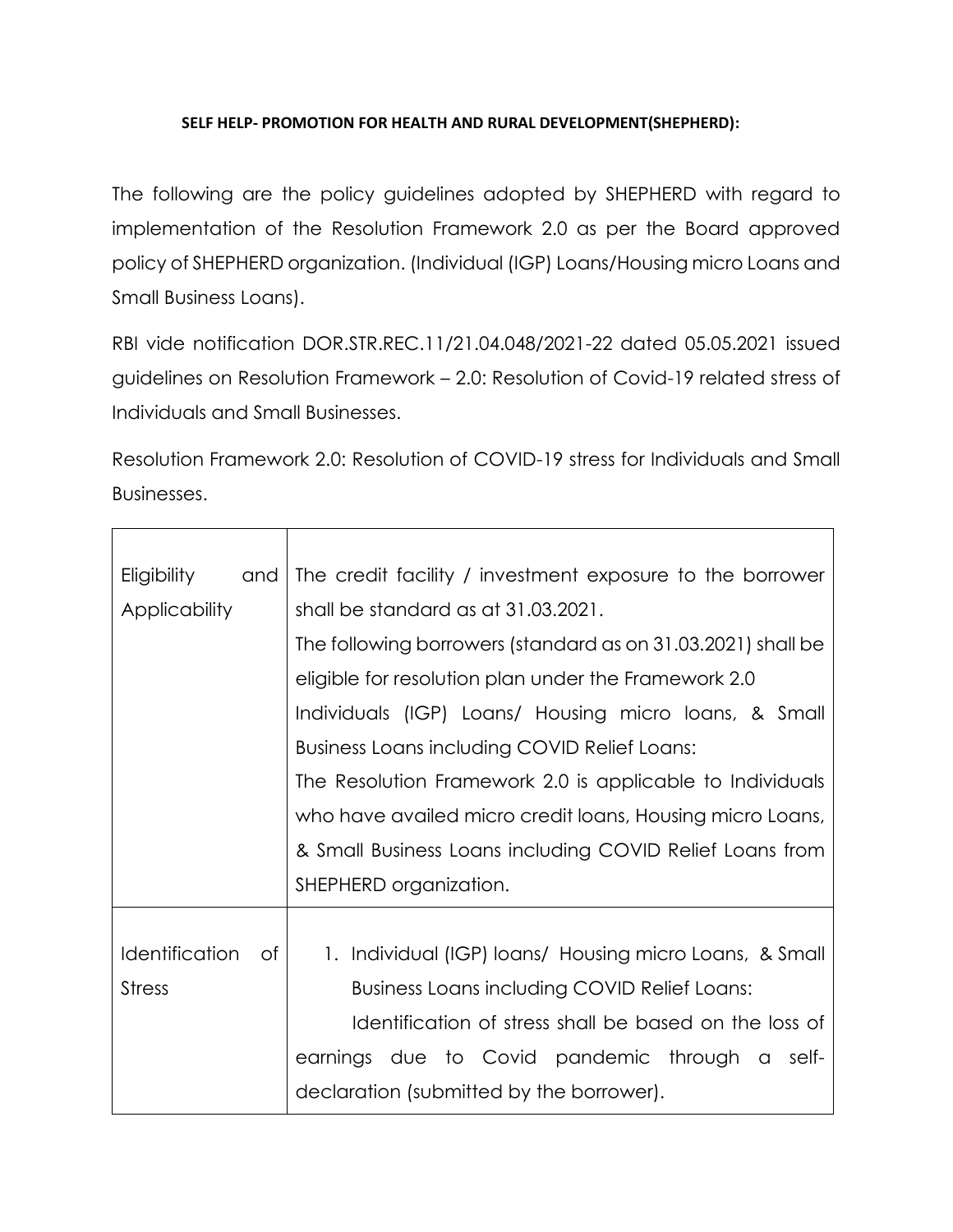| Invocation<br>оf       | Resolution under this framework shall be provided only to      |
|------------------------|----------------------------------------------------------------|
| <b>Resolution Plan</b> | the borrowers having stress on account of Covid-19.            |
|                        | Resolution under the Framework shall be invoked not later      |
|                        | than 30.09.2021 and resolution Plan shall be finalized and     |
|                        | implemented within 90 days from the date of invocation of      |
|                        | the resolution process.                                        |
|                        | The resolution process under this window shall be treated as   |
|                        | invoked when the organization and the borrower agree to        |
|                        | proceed with the efforts towards finalizing a resolution plan  |
|                        | to be implemented.                                             |
|                        | In respect of applications received from the borrowers for     |
|                        | invoking resolution process under this window,<br>the          |
|                        | assessment of eligibility for resolution as per the guidelines |
|                        | of the Frame work shall be completed, and the decision on      |
|                        | the application shall be communicated in writing to the        |
|                        | applicant by the Company within 30 days of receipt of          |
|                        | such applications.                                             |
|                        | The date of such communication by the company to the           |
|                        | borrower agreeing to the Resolution Plan shall be treated      |
|                        | as the date of invocation                                      |
|                        |                                                                |
| Conditions<br>of       | The resolution plan shall be deemed to be implemented          |
| implementation         | only, if all of the following conditions are met:              |
| of Resolution Plan     | a. All related documentation, including execution of           |
|                        | agreements between organization<br>necessary<br>and            |
|                        | borrower are completed.                                        |
|                        | The changes in the terms of conditions of the loans<br>b.      |
|                        | get duly reflected in the books of the organization and,       |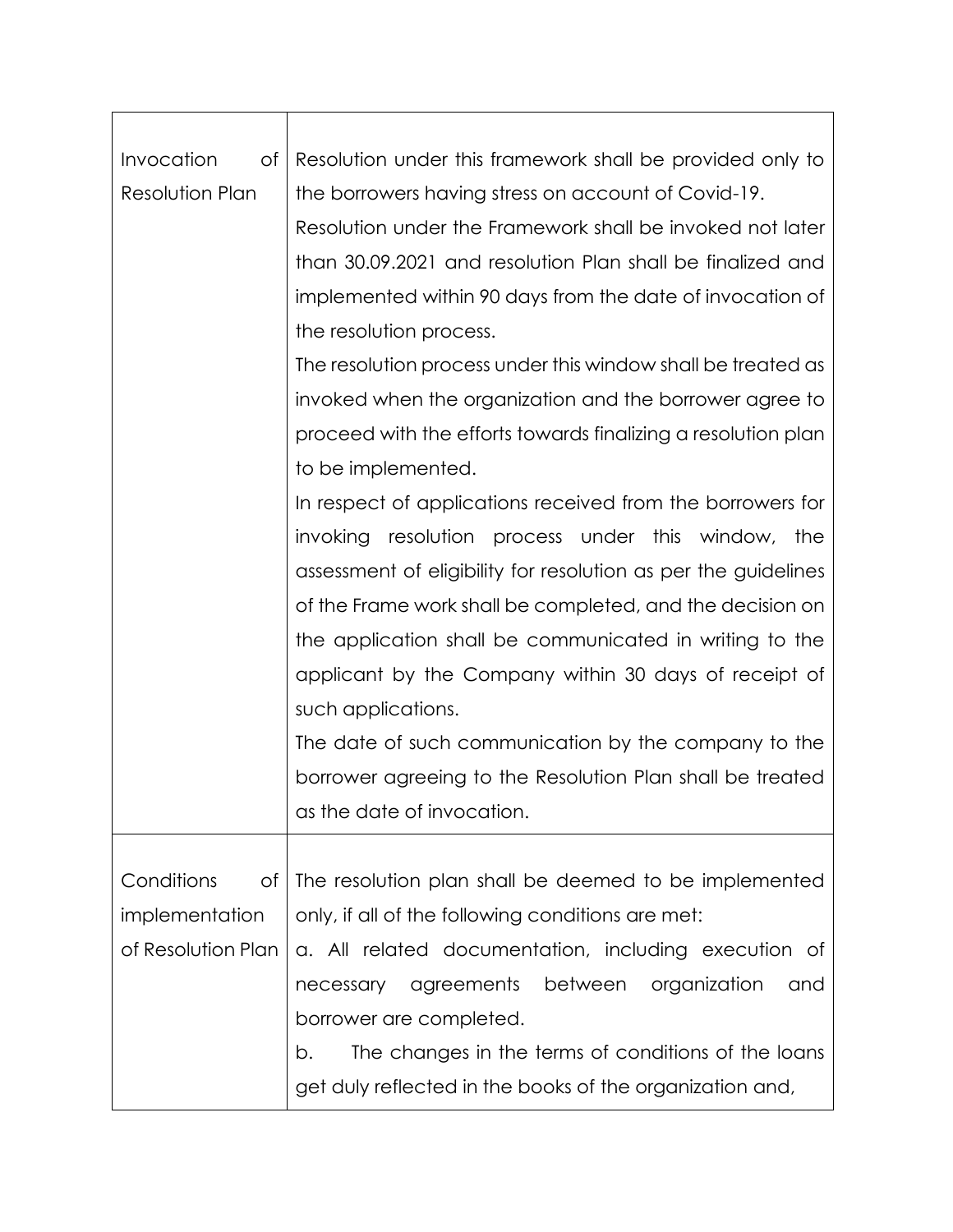|            |      | Borrower is not in default with the organization as per<br>C.    |
|------------|------|------------------------------------------------------------------|
|            |      | the revised terms.                                               |
|            |      |                                                                  |
| Features   | Οf   | The resolution plans consist of the following:                   |
| Resolution | Plan | Rescheduling payments of instalments/EMIs of loans.<br>$\bullet$ |
| 2.0        |      | Conversion of any interest accrued, or to be                     |
|            |      | accrued, into another credit facility, or, granting of           |
|            |      | moratorium, based on an assessment of income                     |
|            |      | streams of the borrower, subject to a maximum of                 |
|            |      | two years from the date of implementation of                     |
|            |      | resolution plan.                                                 |
|            |      | The moratorium period, if granted, shall come into<br>٠          |
|            |      | force immediately upon implementation of the                     |
|            |      | resolution plan.                                                 |
|            |      | The extension of the residual tenor of the loan                  |
|            |      | may also be granted with/without<br>facilities                   |
|            |      | moratorium. In such cases, the overall cap on                    |
|            |      | extension of residual tenor inclusive of moratorium              |
|            |      | period shall be maximum of two years.                            |
|            |      | 2. Individual IGP, Housing micro-Loans for Business Purposes     |
|            |      | and Small Business Loans.                                        |
|            |      | The following scenarios shall be followed                        |
|            |      | organization may allow extension of the residual<br>٠            |
|            |      | tenor of the loan, with or without moratorium, by a              |
|            |      | period not more than two years. The moratorium                   |
|            |      | period, if granted, shall come into force immediately            |
|            |      | upon implementation of the resolution plan under                 |
|            |      | this framework.                                                  |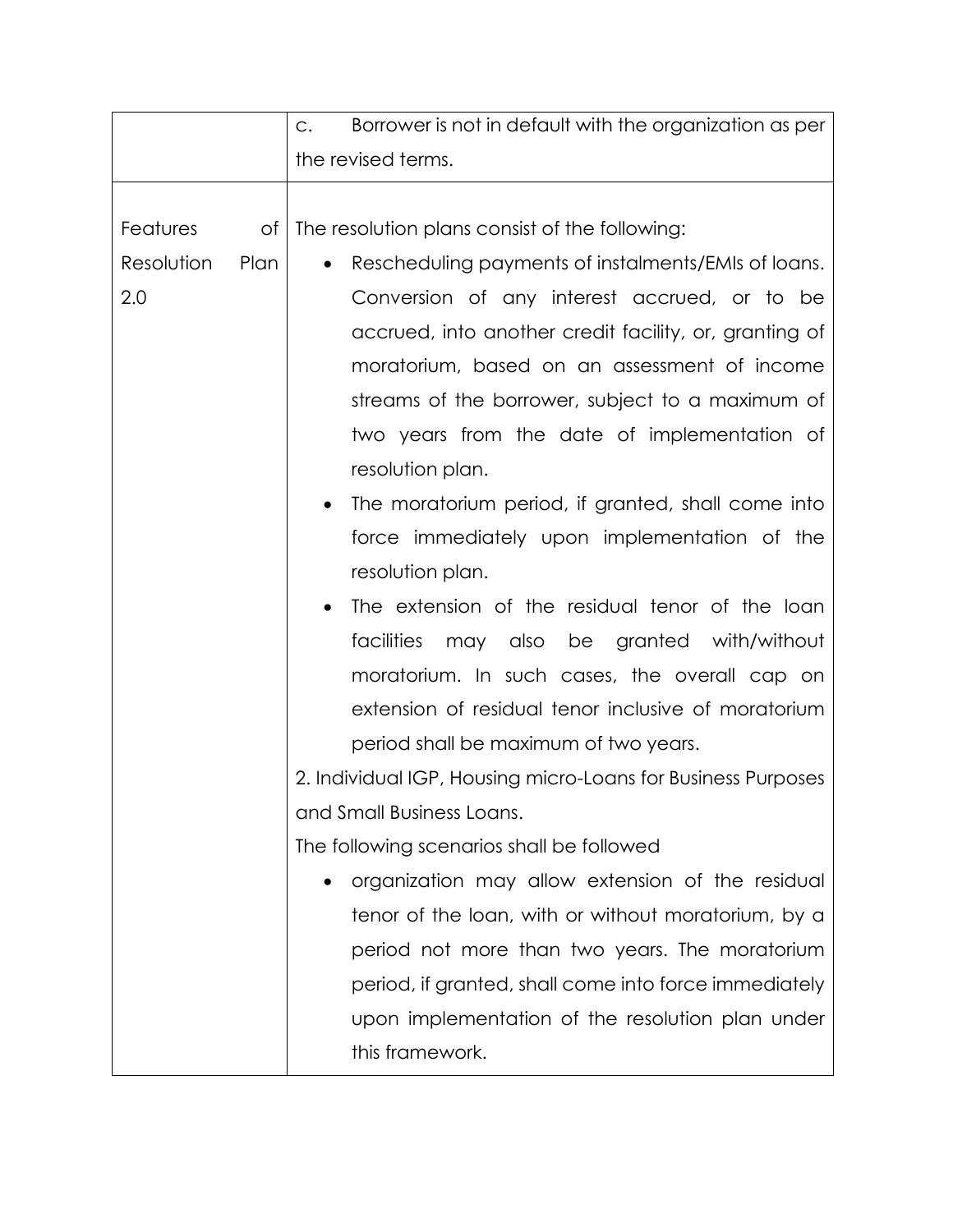|                   | The extension of the residual tenor of the loan                   |
|-------------------|-------------------------------------------------------------------|
|                   | facilities may also be granted to borrowers, with or              |
|                   | without payment moratorium. The overall cap on                    |
|                   | extension of residual tenor, inclusive of moratorium              |
|                   | period, if any permitted, shall be maximum of two                 |
|                   | years.                                                            |
|                   | organization may also exercise option to reschedule               |
|                   | repayment of Principal/Interest. With all the steps,              |
|                   | repayment period can be extended up to a                          |
|                   | maximum of 2 years only.                                          |
|                   | Fresh repayment schedule to be generated in case<br>٠             |
|                   | of Term Loans, where Resolution Plan is implemented               |
|                   | under this framework.                                             |
|                   |                                                                   |
| Extension<br>Οf   | In case of borrowers where resolution plan had been               |
| moratorium and    | implemented in terms of the Resolution Framework – 1.0,           |
| residual tenor of | and where the resolution plan had availed no moratorium           |
| where<br>loans    | or moratorium of less than two years and / or extension of        |
| Resolution        | residual tenor by a period of less than two years, it is now      |
| Framework<br>1.0  | permitted to modify the moratorium and extension of               |
| implemented       | residual tenor up to a period of two years only. The overall      |
|                   | caps on moratorium and / or extension of residual tenor           |
|                   | granted under Resolution Framework – 1.0 and<br>this              |
|                   | framework combined, shall be maximum of two years.                |
|                   | However, the same can be permitted to accounts                    |
|                   | which are fulfilling the criteria under Resolution Framework      |
|                   | 2.0.                                                              |
|                   | guidelines regarding eligibility,<br>invocation and<br><b>The</b> |
|                   | implementation shall be applicable.                               |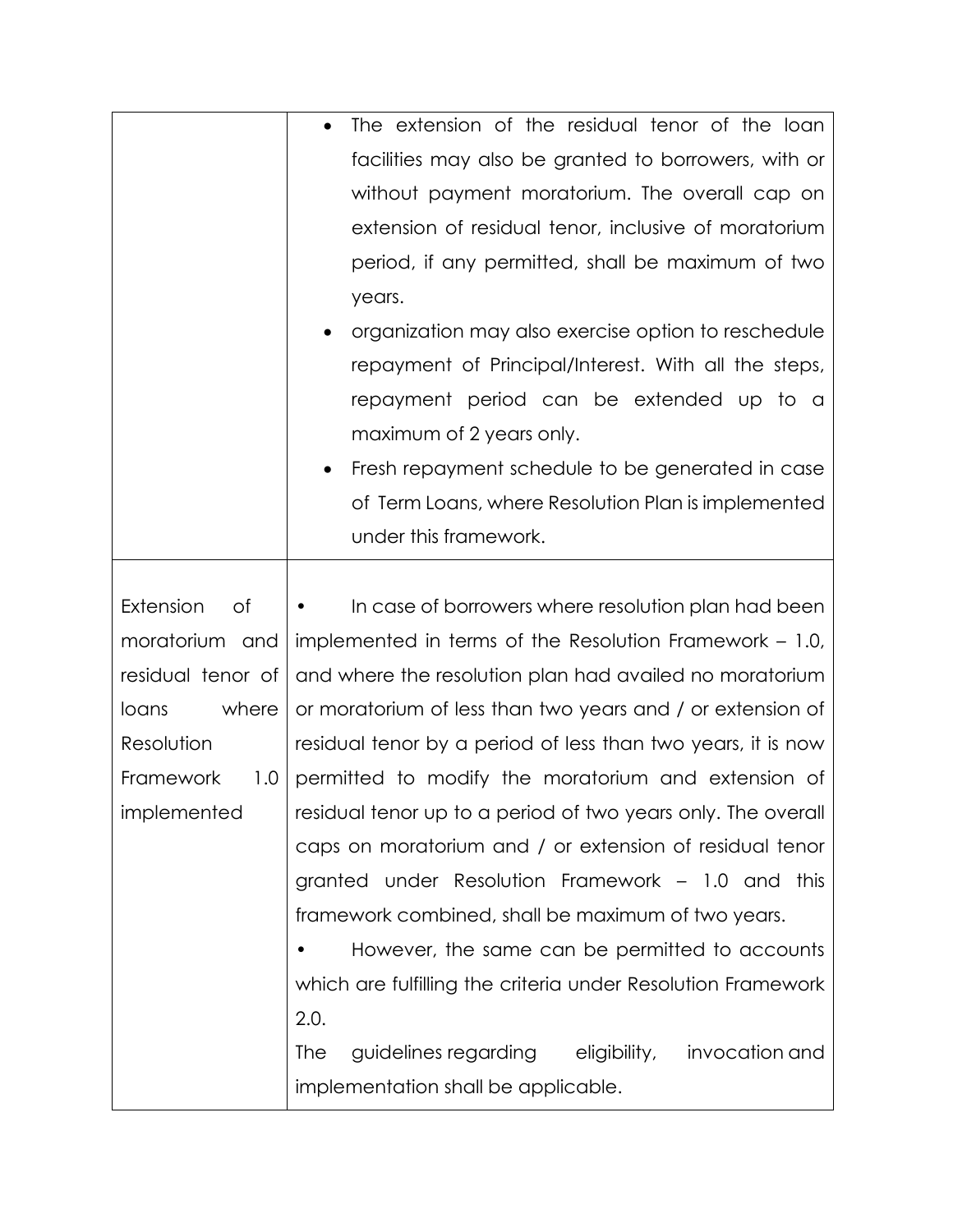|                          | Individual (IGP), Housing micro loans & Small Business<br>1. |
|--------------------------|--------------------------------------------------------------|
| Interest<br>Rate of      | Loans including COVID Relief Loans: Existing ROI will        |
|                          | continue                                                     |
|                          |                                                              |
|                          |                                                              |
|                          |                                                              |
|                          |                                                              |
| Documentation            | IGP, Housing micro-Loans and<br>Business purposes and        |
| Charge                   | <b>Small Business:</b>                                       |
|                          | One-time Cost of Rs 300 (Three hundred only).                |
|                          | Clean in nature                                              |
| Security                 |                                                              |
|                          |                                                              |
|                          |                                                              |
|                          |                                                              |
|                          |                                                              |
| <b>Disclosure</b><br>and | The credit reporting by the organisation in respect of       |
| Credit Reporting         | borrowers where the resolution plan is implemented under     |
|                          | this window shall reflect the "restructured due to COVID-19" |
|                          | status of the account. The credit history of the borrowers   |
|                          | shall consequently be governed by the respective policies    |
|                          | of the credit information companies as applicable to         |
|                          | accounts that are restructured.                              |
|                          |                                                              |
|                          |                                                              |
|                          |                                                              |
| Grievance                | In case of any customer grievance arising due to Resolution  |
| Redressal:               | Plan 2.0, Customer would have the option to register the     |
|                          | grievance on organization's website. Existing Grievance      |
|                          |                                                              |